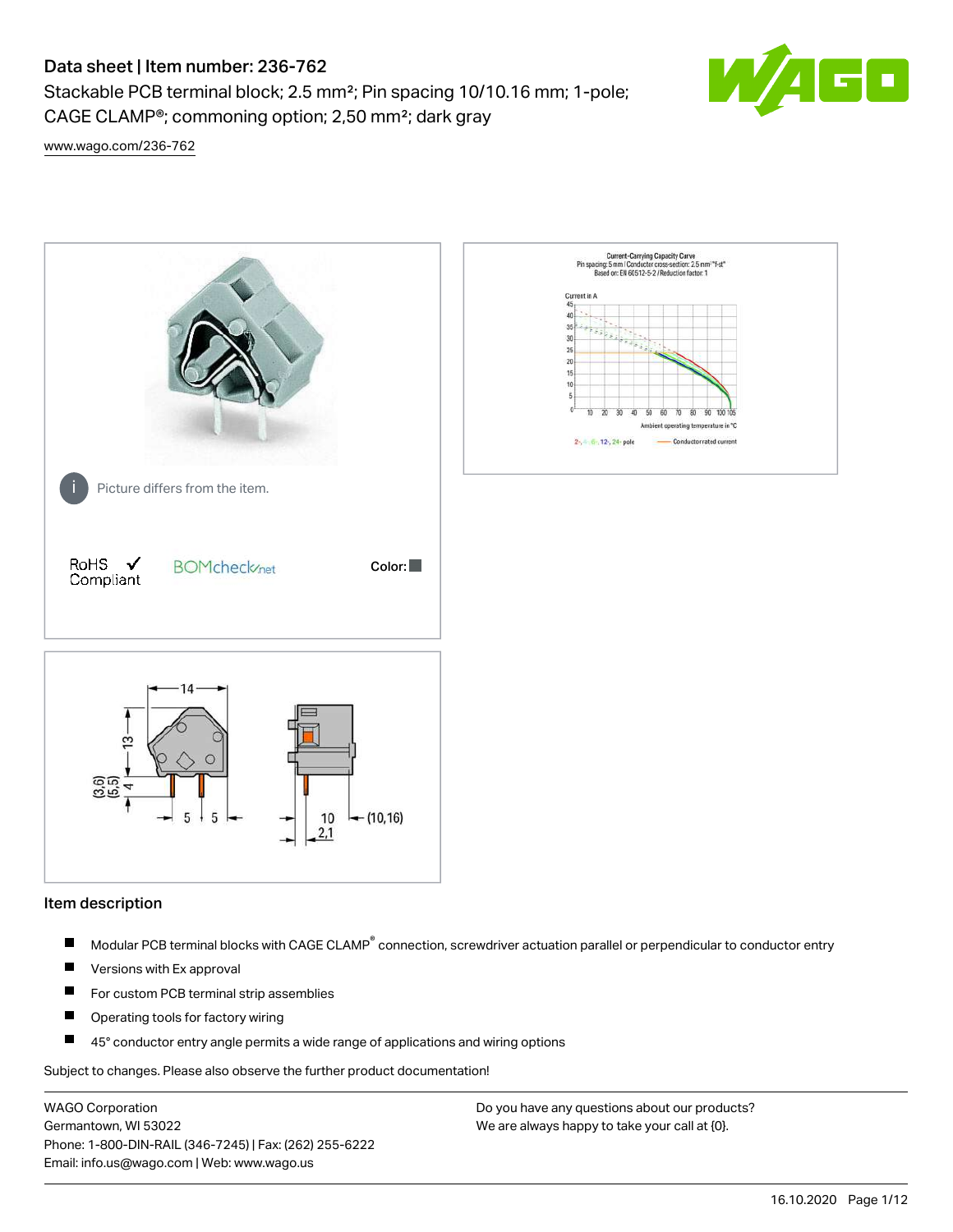

 $\blacksquare$ Set to metric or inch pin spacing by compressing PCB terminal strips or pulling them apart

# Data

# Electrical data

# Ratings per IEC/EN 60664-1

| Ratings per                 | IEC/EN 60664-1                                                        |
|-----------------------------|-----------------------------------------------------------------------|
| Rated voltage (III / 3)     | 630 V                                                                 |
| Rated surge voltage (III/3) | 8 <sub>kV</sub>                                                       |
| Rated voltage (III/2)       | 1000 V                                                                |
| Rated surge voltage (III/2) | 8 <sub>kV</sub>                                                       |
| Nominal voltage (II/2)      | 1000 V                                                                |
| Rated surge voltage (II/2)  | 8 <sub>kV</sub>                                                       |
| Rated current               | 24 A                                                                  |
| Legend (ratings)            | $(III / 2)$ $\triangle$ Overvoltage category III / Pollution degree 2 |

# Ratings per UL 1059

| Approvals per                  | UL 1059 |
|--------------------------------|---------|
| Rated voltage UL (Use Group B) | 300 V   |
| Rated current UL (Use Group B) | 15 A    |
| Rated voltage UL (Use Group D) | 300 V   |
| Rated current UL (Use Group D) | 10 A    |

#### Ratings per CSA

| Approvals per                   | CSA   |
|---------------------------------|-------|
| Rated voltage CSA (Use Group B) | 300 V |
| Rated current CSA (Use Group B) | 15 A  |
| Rated voltage CSA (Use Group D) | 300 V |
| Rated current CSA (Use Group D) | 10 A  |

# Connection data

| Connection technology                           | CAGE CLAMP                              |
|-------------------------------------------------|-----------------------------------------|
| Actuation type                                  | Operating tool                          |
| Solid conductor                                 | $0.08$ 2.5 mm <sup>2</sup> / 28  12 AWG |
| Fine-stranded conductor                         | $0.082.5$ mm <sup>2</sup> / 28  12 AWG  |
| Fine-stranded conductor; with insulated ferrule | $0.251.5$ mm <sup>2</sup>               |

Subject to changes. Please also observe the further product documentation!

WAGO Corporation Germantown, WI 53022 Phone: 1-800-DIN-RAIL (346-7245) | Fax: (262) 255-6222 Email: info.us@wago.com | Web: www.wago.us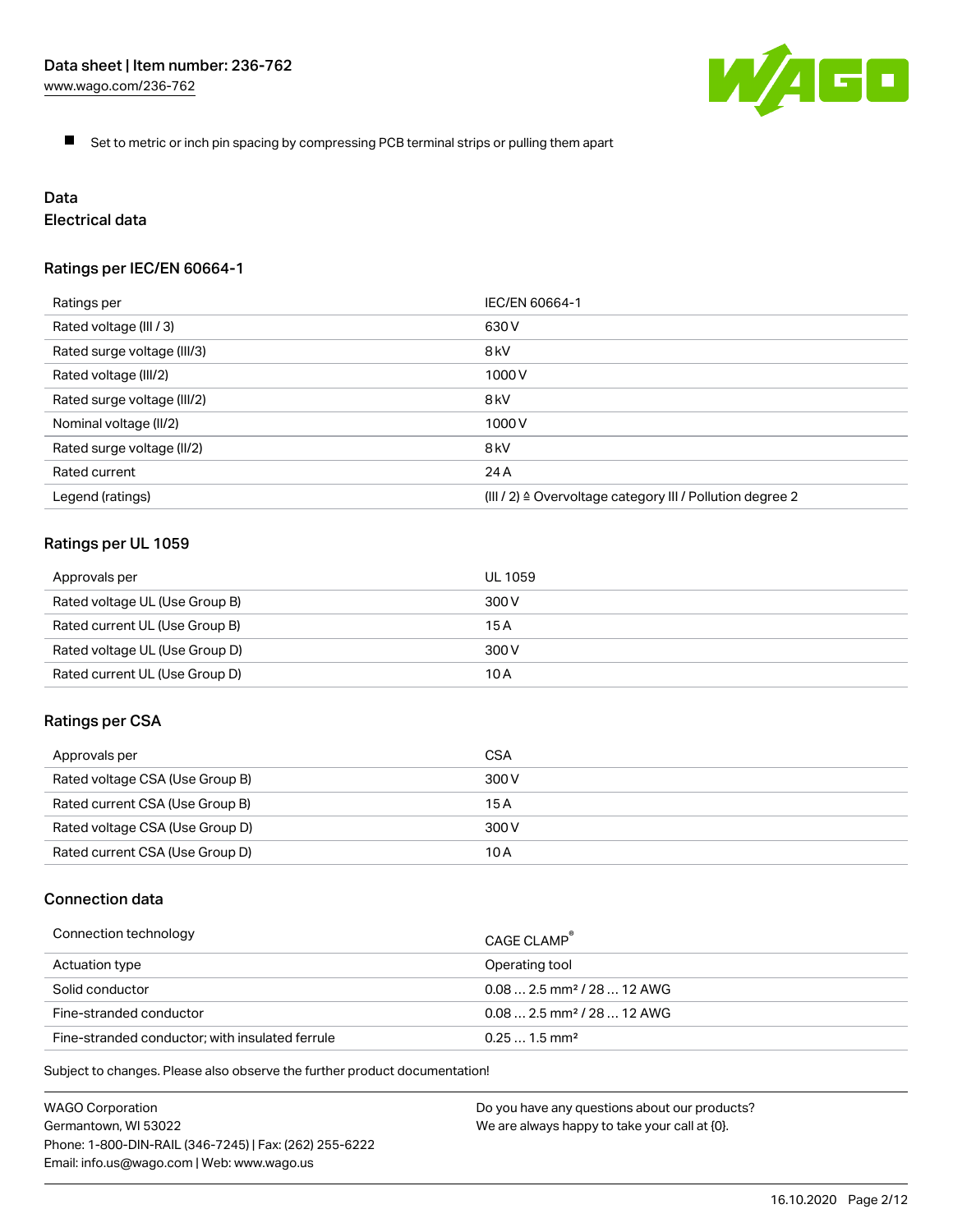# Data sheet | Item number: 236-762

[www.wago.com/236-762](http://www.wago.com/236-762)



| Fine-stranded conductor; with uninsulated ferrule | $0.251.5$ mm <sup>2</sup> |
|---------------------------------------------------|---------------------------|
| Strip length                                      | $56$ mm / 0.2  0.24 inch  |
| Conductor connection direction to PCB             | 45°                       |
| Pole No.                                          |                           |
| Total number of connection points                 |                           |
| Total number of potentials                        |                           |
| Number of connection types                        |                           |
| Number of levels                                  |                           |
| Note (conductor cross-section)                    | 12 AWG: THHN, THWN        |

# Physical data

| Pin spacing                          | 10/10.16 mm / 0.394/0.4 inch |
|--------------------------------------|------------------------------|
| Width                                | 12.2 mm / 0.48 inch          |
| Height                               | 17 mm / 0.669 inch           |
| Height from the surface              | 13 mm / 0.512 inch           |
| Depth                                | 14 mm / 0.551 inch           |
| Solder pin length                    | 4 mm                         |
| Solder pin dimensions                | $0.7 \times 0.7$ mm          |
| Drilled hole diameter with tolerance | 1.1 <sup>(+0.1)</sup> mm     |

# PCB contact

| PCB contact                         | тнт                                 |
|-------------------------------------|-------------------------------------|
| Solder pin arrangement              | within the terminal block (in-line) |
| Number of solder pins per potential |                                     |

# Material Data

| Color                       | dark gray                             |
|-----------------------------|---------------------------------------|
| Material group              |                                       |
| Insulation material         | Polyamide (PA66)                      |
| Flammability class per UL94 | V <sub>0</sub>                        |
| Clamping spring material    | Chrome nickel spring steel (CrNi)     |
| Contact material            | Electrolytic copper $(E_{\text{Cl}})$ |
| Contact plating             | tin-plated                            |
| Fire load                   | 0.023 MJ                              |
| Weight                      | 1.3 <sub>g</sub>                      |

Subject to changes. Please also observe the further product documentation!

| <b>WAGO Corporation</b>                                | Do you have any questions about our products? |
|--------------------------------------------------------|-----------------------------------------------|
| Germantown, WI 53022                                   | We are always happy to take your call at {0}. |
| Phone: 1-800-DIN-RAIL (346-7245)   Fax: (262) 255-6222 |                                               |
| Email: info.us@wago.com   Web: www.wago.us             |                                               |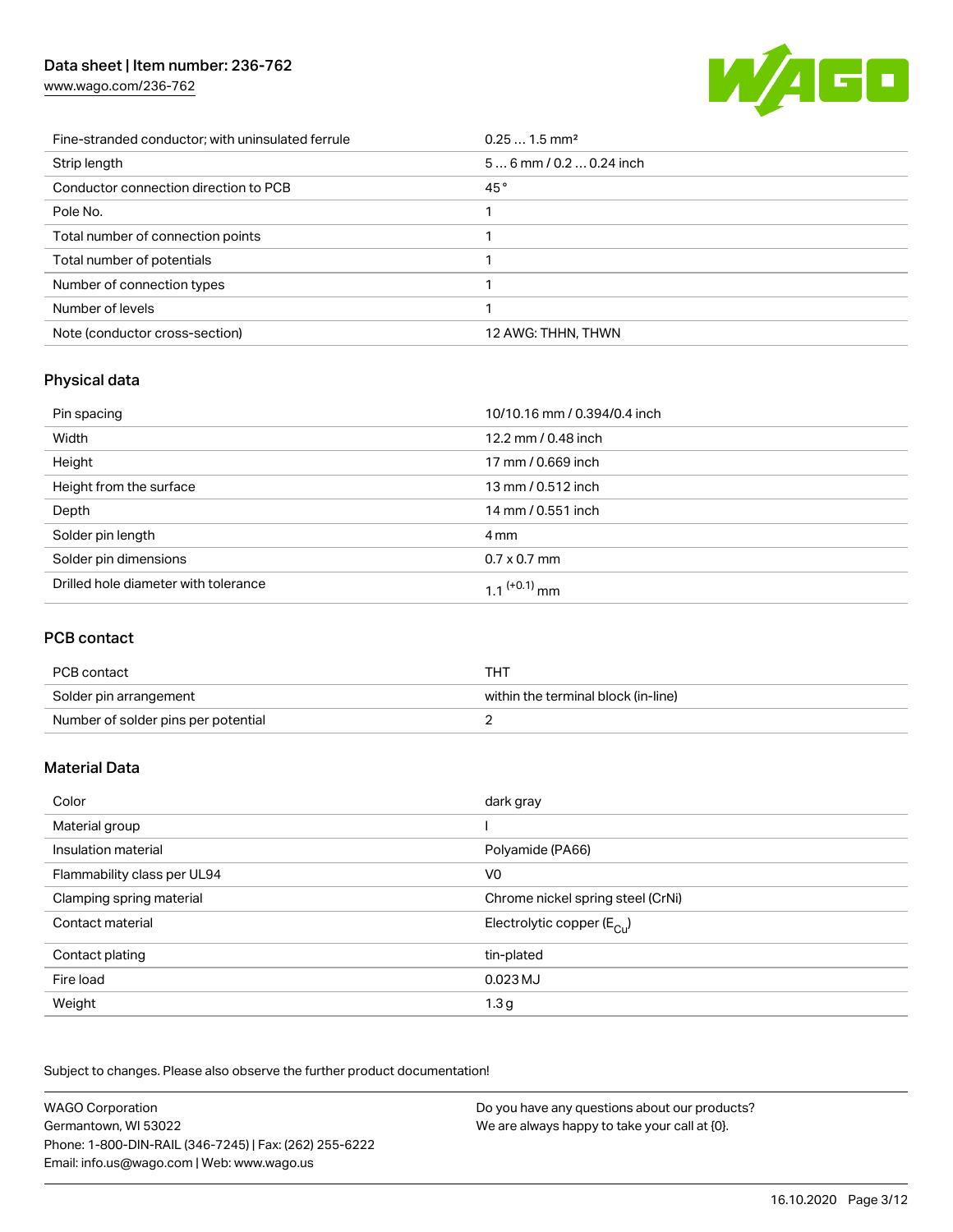

Cortificato

#### Environmental Requirements

| Limit temperature range | $-60+105 °C$ |
|-------------------------|--------------|
|-------------------------|--------------|

#### Commercial data

| Product Group         | 4 (Printed Circuit) |
|-----------------------|---------------------|
| Packaging type        | <b>BOX</b>          |
| Country of origin     | CН                  |
| <b>GTIN</b>           | 4044918774789       |
| Customs tariff number | 85369010000         |

#### Approvals / Certificates

#### Country specific Approvals

|             |                                               |                                 | <b>OCITILIPATE</b> |
|-------------|-----------------------------------------------|---------------------------------|--------------------|
| Logo        | Approval                                      | <b>Additional Approval Text</b> | name               |
|             | <b>CCA</b>                                    | EN 60947                        | NTR NL-            |
|             | DEKRA Certification B.V.                      |                                 | 7109               |
|             | <b>CCA</b>                                    | EN 60947                        | 2168090.01         |
| <b>KEMA</b> | DEKRA Certification B.V.                      |                                 |                    |
|             | <b>CCA</b>                                    | EN 60998                        | NTR NL-            |
|             | <b>DEKRA Certification B.V.</b>               |                                 | 7195               |
|             | <b>CSA</b><br><b>DEKRA Certification B.V.</b> | C22.2 No. 158                   | 1673957            |

#### Ship Approvals

| Logo               | Approval                               | <b>Additional Approval Text</b> | Certificate<br>name |
|--------------------|----------------------------------------|---------------------------------|---------------------|
| 嚩<br><b>BUREAU</b> | BV<br>Bureau Veritas S.A.              | IEC 60998                       | 11915/D0<br>BV      |
|                    | <b>DNV GL</b>                          | -                               | TAE000016Z          |
|                    | Det Norske Veritas, Germanischer Lloyd |                                 |                     |

Subject to changes. Please also observe the further product documentation!

WAGO Corporation Germantown, WI 53022 Phone: 1-800-DIN-RAIL (346-7245) | Fax: (262) 255-6222 Email: info.us@wago.com | Web: www.wago.us Do you have any questions about our products?

We are always happy to take your call at {0}.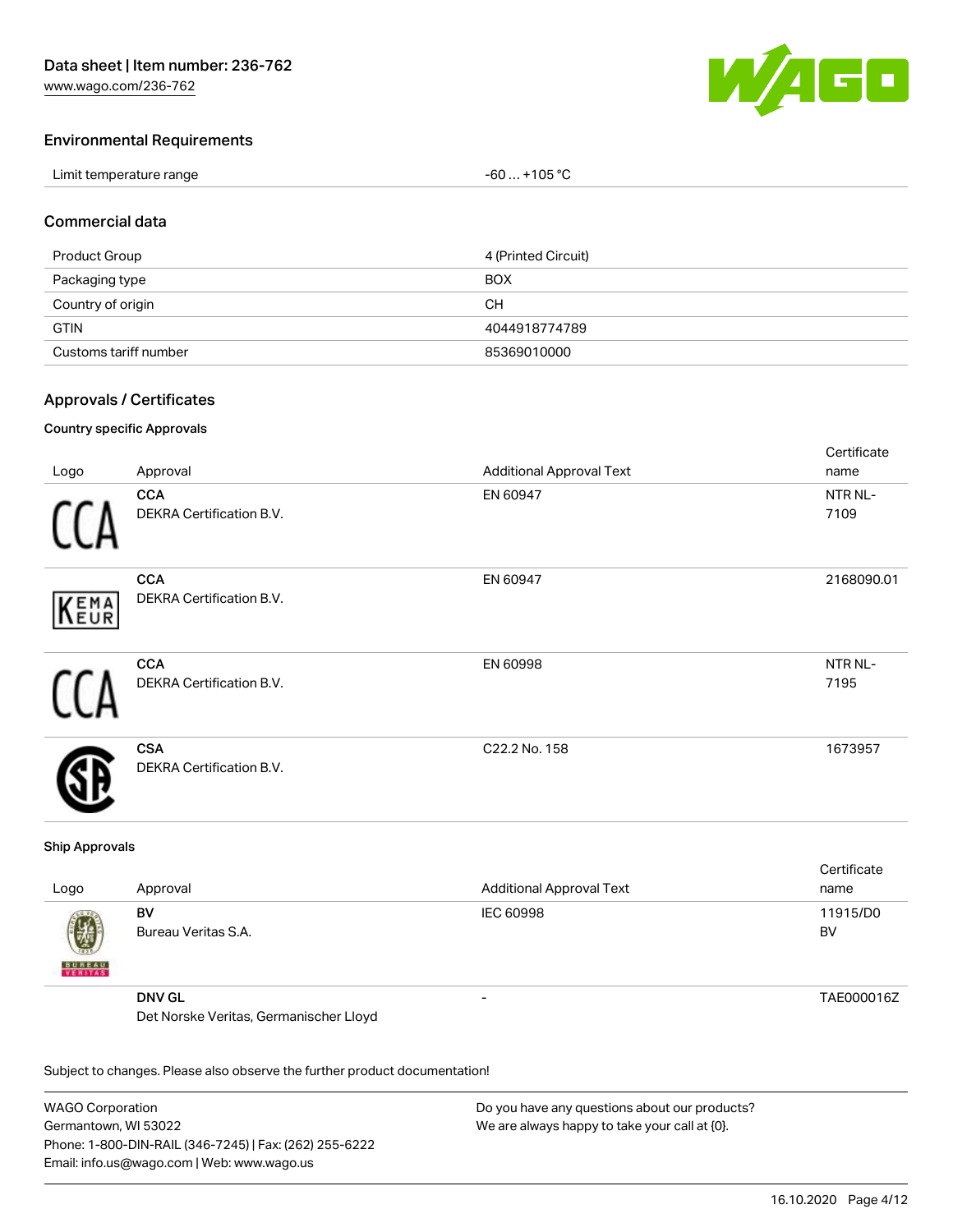



#### UL-Approvals

|          |                                |                          | Certificate |
|----------|--------------------------------|--------------------------|-------------|
| Logo     | Approval                       | Additional Approval Text | name        |
|          | UR                             | <b>UL 1059</b>           | 20180629-   |
| Б<br>. . | Underwriters Laboratories Inc. |                          | E45172      |

# **Counterpart**

## Compatible products

#### ferrule

| Item no.: 216-101<br>Ferrule; Sleeve for 0.5 mm <sup>2</sup> / AWG 22; uninsulated; electro-tin plated; silver-colored  | www.wago.com/216-101 |
|-------------------------------------------------------------------------------------------------------------------------|----------------------|
| Item no.: 216-102<br>Ferrule; Sleeve for 0.75 mm <sup>2</sup> / AWG 20; uninsulated; electro-tin plated; silver-colored | www.wago.com/216-102 |
| Item no.: 216-103<br>Ferrule; Sleeve for 1 mm <sup>2</sup> / AWG 18; uninsulated; electro-tin plated                    | www.wago.com/216-103 |
| Item no.: 216-104<br>Ferrule; Sleeve for 1.5 mm <sup>2</sup> / AWG 16; uninsulated; electro-tin plated; silver-colored  | www.wago.com/216-104 |
| Item no.: 216-121<br>Ferrule; Sleeve for 0.5 mm <sup>2</sup> / AWG 22; uninsulated; electro-tin plated; silver-colored  | www.wago.com/216-121 |
| Item no.: 216-122<br>Ferrule; Sleeve for 0.75 mm <sup>2</sup> / AWG 20; uninsulated; electro-tin plated; silver-colored | www.wago.com/216-122 |
| Item no.: 216-123<br>Ferrule; Sleeve for 1 mm <sup>2</sup> / AWG 18; uninsulated; electro-tin plated; silver-colored    | www.wago.com/216-123 |
| Item no.: 216-124<br>Ferrule; Sleeve for 1.5 mm <sup>2</sup> / AWG 16; uninsulated; electro-tin plated                  | www.wago.com/216-124 |
| Item no.: 216-131<br>Ferrule; Sleeve for 0.25 mm <sup>2</sup> / AWG 24; uninsulated; electro-tin plated; silver-colored | www.wago.com/216-131 |

Subject to changes. Please also observe the further product documentation!

WAGO Corporation Germantown, WI 53022 Phone: 1-800-DIN-RAIL (346-7245) | Fax: (262) 255-6222 Email: info.us@wago.com | Web: www.wago.us Do you have any questions about our products? We are always happy to take your call at {0}.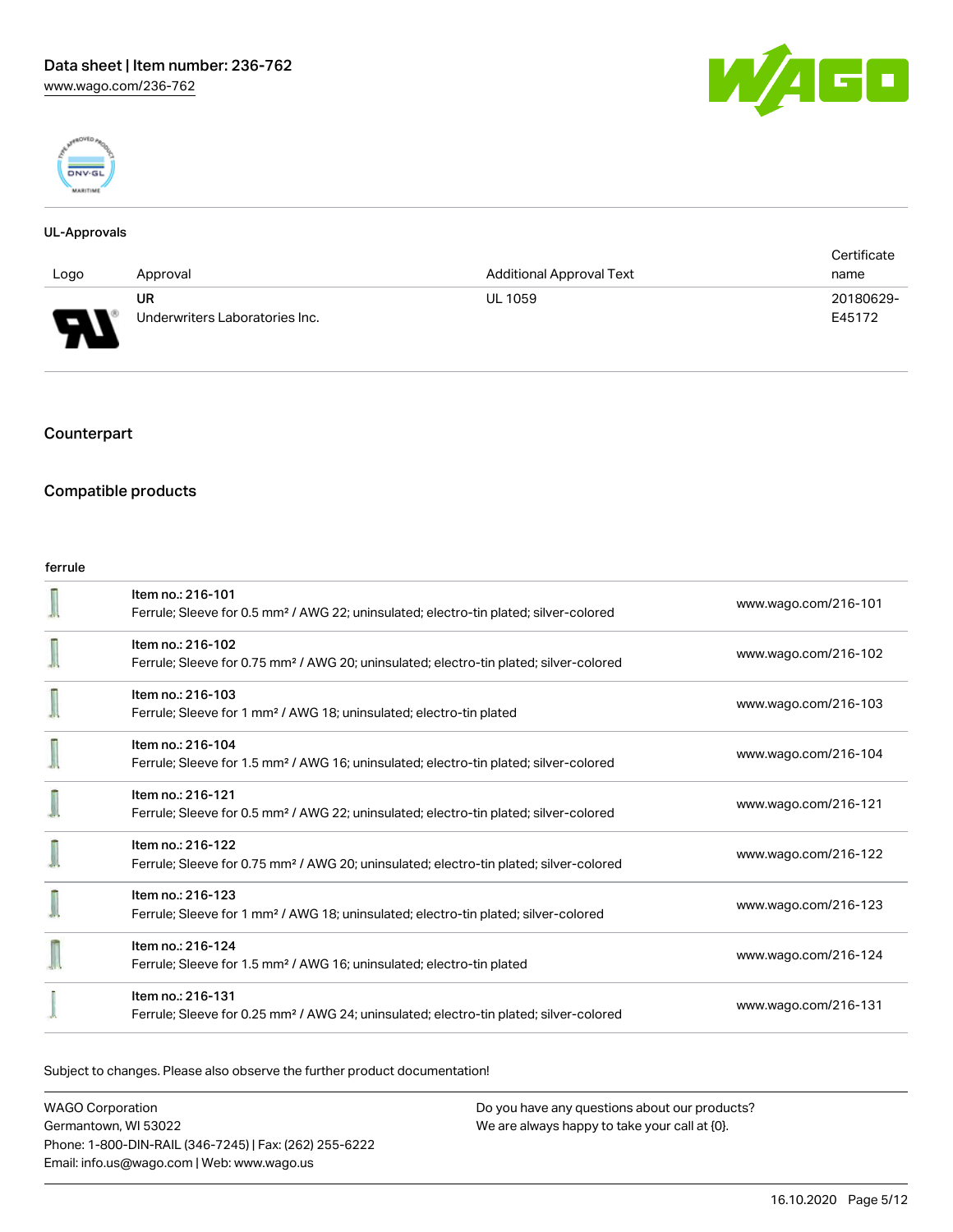# Data sheet | Item number: 236-762

[www.wago.com/236-762](http://www.wago.com/236-762)



| Item no.: 216-132<br>Ferrule; Sleeve for 0.34 mm <sup>2</sup> / AWG 24; uninsulated; electro-tin plated                                                                                           | www.wago.com/216-132 |
|---------------------------------------------------------------------------------------------------------------------------------------------------------------------------------------------------|----------------------|
| Item no.: 216-141<br>Ferrule; Sleeve for 0.5 mm <sup>2</sup> / 20 AWG; uninsulated; electro-tin plated; electrolytic copper; gastight<br>crimped; acc. to DIN 46228, Part 1/08.92                 | www.wago.com/216-141 |
| Item no.: 216-142<br>Ferrule; Sleeve for 0.75 mm <sup>2</sup> / 18 AWG; uninsulated; electro-tin plated; electrolytic copper; gastight<br>crimped; acc. to DIN 46228, Part 1/08.92                | www.wago.com/216-142 |
| Item no.: 216-143<br>Ferrule; Sleeve for 1 mm <sup>2</sup> / AWG 18; uninsulated; electro-tin plated; electrolytic copper; gastight<br>crimped; acc. to DIN 46228, Part 1/08.92                   | www.wago.com/216-143 |
| Item no.: 216-144<br>Ferrule; Sleeve for 1.5 mm <sup>2</sup> / AWG 16; uninsulated; electro-tin plated; electrolytic copper; gastight<br>crimped; acc. to DIN 46228, Part 1/08.92; silver-colored | www.wago.com/216-144 |
| Item no.: 216-151<br>Ferrule; Sleeve for 0.25 mm <sup>2</sup> / AWG 24; uninsulated; electro-tin plated                                                                                           | www.wago.com/216-151 |
| Item no.: 216-152<br>Ferrule; Sleeve for 0.34 mm <sup>2</sup> / AWG 24; uninsulated; electro-tin plated                                                                                           | www.wago.com/216-152 |
| Item no.: 216-201<br>Ferrule; Sleeve for 0.5 mm <sup>2</sup> / 20 AWG; insulated; electro-tin plated; white                                                                                       | www.wago.com/216-201 |
| Item no.: 216-202<br>Ferrule; Sleeve for 0.75 mm <sup>2</sup> / 18 AWG; insulated; electro-tin plated; gray                                                                                       | www.wago.com/216-202 |
| Item no.: 216-203<br>Ferrule; Sleeve for 1 mm <sup>2</sup> / AWG 18; insulated; electro-tin plated; red                                                                                           | www.wago.com/216-203 |
| Item no.: 216-204<br>Ferrule; Sleeve for 1.5 mm <sup>2</sup> / AWG 16; insulated; electro-tin plated; black                                                                                       | www.wago.com/216-204 |
| Item no.: 216-221<br>Ferrule; Sleeve for 0.5 mm <sup>2</sup> / 20 AWG; insulated; electro-tin plated; white                                                                                       | www.wago.com/216-221 |
| Item no.: 216-222<br>Ferrule; Sleeve for 0.75 mm <sup>2</sup> / 18 AWG; insulated; electro-tin plated; gray                                                                                       | www.wago.com/216-222 |
| Item no.: 216-223<br>Ferrule; Sleeve for 1 mm <sup>2</sup> / AWG 18; insulated; electro-tin plated; red                                                                                           | www.wago.com/216-223 |
| Item no.: 216-224<br>Ferrule; Sleeve for 1.5 mm <sup>2</sup> / AWG 16; insulated; electro-tin plated; black                                                                                       | www.wago.com/216-224 |
| Item no.: 216-241<br>Ferrule; Sleeve for 0.5 mm <sup>2</sup> / 20 AWG; insulated; electro-tin plated; electrolytic copper; gastight<br>crimped; acc. to DIN 46228, Part 4/09.90; white            | www.wago.com/216-241 |
| Item no.: 216-242<br>Ferrule; Sleeve for 0.75 mm <sup>2</sup> / 18 AWG; insulated; electro-tin plated; electrolytic copper; gastight<br>crimped; acc. to DIN 46228, Part 4/09.90; gray            | www.wago.com/216-242 |
|                                                                                                                                                                                                   |                      |

Item no.: 216-243

Subject to changes. Please also observe the further product documentation!

WAGO Corporation Germantown, WI 53022 Phone: 1-800-DIN-RAIL (346-7245) | Fax: (262) 255-6222 Email: info.us@wago.com | Web: www.wago.us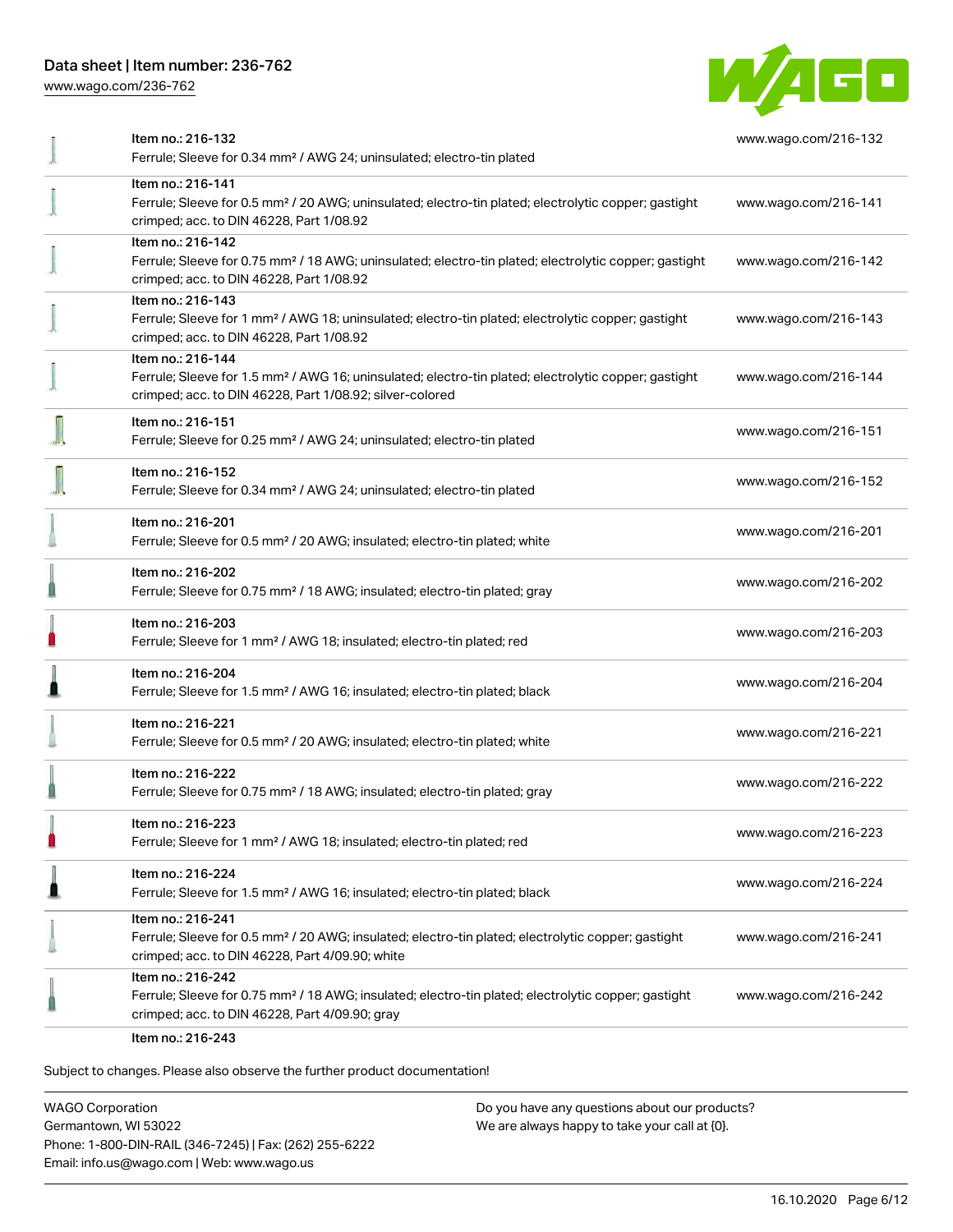

|                            | Ferrule; Sleeve for 1 mm <sup>2</sup> / AWG 18; insulated; electro-tin plated; electrolytic copper; gastight crimped; www.wago.com/216-243<br>acc. to DIN 46228, Part 4/09.90; red                      |                                   |
|----------------------------|---------------------------------------------------------------------------------------------------------------------------------------------------------------------------------------------------------|-----------------------------------|
|                            | Item no.: 216-244<br>Ferrule; Sleeve for 1.5 mm <sup>2</sup> / AWG 16; insulated; electro-tin plated; electrolytic copper; gastight<br>crimped; acc. to DIN 46228, Part 4/09.90; black                  | www.wago.com/216-244              |
|                            | Item no.: 216-262<br>Ferrule; Sleeve for 0.75 mm <sup>2</sup> / 18 AWG; insulated; electro-tin plated; electrolytic copper; gastight<br>crimped; acc. to DIN 46228, Part 4/09.90; gray                  | www.wago.com/216-262              |
|                            | Item no.: 216-263<br>Ferrule; Sleeve for 1 mm <sup>2</sup> / AWG 18; insulated; electro-tin plated; electrolytic copper; gastight crimped; www.wago.com/216-263<br>acc. to DIN 46228, Part 4/09.90; red |                                   |
|                            | Item no.: 216-264<br>Ferrule; Sleeve for 1.5 mm <sup>2</sup> / AWG 16; insulated; electro-tin plated; electrolytic copper; gastight<br>crimped; acc. to DIN 46228, Part 4/09.90; black                  | www.wago.com/216-264              |
|                            | Item no.: 216-284<br>Ferrule; Sleeve for 1.5 mm <sup>2</sup> / AWG 16; insulated; electro-tin plated; electrolytic copper; gastight<br>crimped; acc. to DIN 46228, Part 4/09.90; black                  | www.wago.com/216-284              |
|                            | Item no.: 216-301<br>Ferrule; Sleeve for 0.25 mm <sup>2</sup> / AWG 24; insulated; electro-tin plated; yellow                                                                                           | www.wago.com/216-301              |
|                            | Item no.: 216-302<br>Ferrule; Sleeve for 0.34 mm <sup>2</sup> / 22 AWG; insulated; electro-tin plated; green                                                                                            | www.wago.com/216-302              |
|                            | Item no.: 216-321<br>Ferrule; Sleeve for 0.25 mm <sup>2</sup> / AWG 24; insulated; electro-tin plated; yellow                                                                                           | www.wago.com/216-321              |
|                            | Item no.: 216-322<br>Ferrule; Sleeve for 0.34 mm <sup>2</sup> / 22 AWG; insulated; electro-tin plated; green                                                                                            | www.wago.com/216-322              |
| tools                      |                                                                                                                                                                                                         |                                   |
|                            | Item no.: 210-657<br>Operating tool; Blade: 3.5 x 0.5 mm; with a partially insulated shaft; short; multicoloured                                                                                        | www.wago.com/210-657              |
|                            | Item no.: 210-658<br>Operating tool; Blade: 3.5 x 0.5 mm; with a partially insulated shaft; angled; short; multicoloured                                                                                | www.wago.com/210-658              |
|                            | Item no.: 210-720<br>Operating tool; Blade: 3.5 x 0.5 mm; with a partially insulated shaft; multicoloured                                                                                               | www.wago.com/210-720              |
|                            | Item no.: 236-332<br>Operating tool; natural                                                                                                                                                            | www.wago.com/236-332              |
|                            | Item no.: 236-335<br>Operating tool; gray                                                                                                                                                               | www.wago.com/236-335              |
| <b>Marking accessories</b> |                                                                                                                                                                                                         |                                   |
|                            | Item no.: 210-332/1000-202<br>Marking strips; as a DIN A4 sheet; MARKED; 1-16 (80x); Height of marker strip: 3 mm; Strip length 182<br>mm; Horizontal marking; Self-adhesive; white                     | www.wago.com/210-332<br>/1000-202 |

Subject to changes. Please also observe the further product documentation!

WAGO Corporation Germantown, WI 53022 Phone: 1-800-DIN-RAIL (346-7245) | Fax: (262) 255-6222 Email: info.us@wago.com | Web: www.wago.us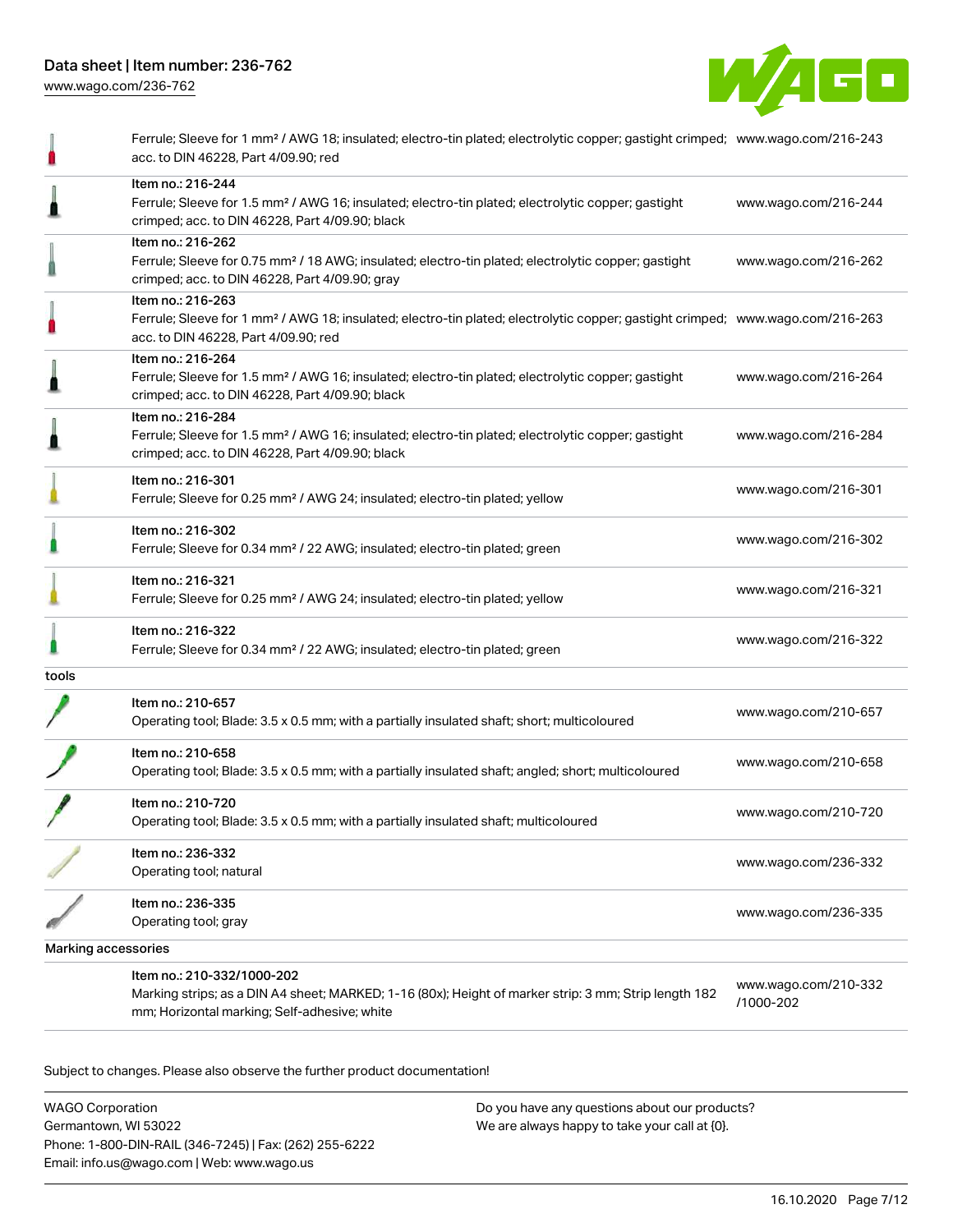Email: info.us@wago.com | Web: www.wago.us



| <b>WAGO Corporation</b><br>Germantown, WI 53022<br>Phone: 1-800-DIN-RAIL (346-7245)   Fax: (262) 255-6222                                                                                      | Do you have any questions about our products?<br>We are always happy to take your call at {0}.         |                                   |                                   |  |
|------------------------------------------------------------------------------------------------------------------------------------------------------------------------------------------------|--------------------------------------------------------------------------------------------------------|-----------------------------------|-----------------------------------|--|
| Subject to changes. Please also observe the further product documentation!                                                                                                                     |                                                                                                        |                                   |                                   |  |
| Supported formats:                                                                                                                                                                             |                                                                                                        |                                   |                                   |  |
| CAx data for your PCB design, consisting of "schematic symbols and PCB footprints",<br>allow easy integration of the WAGO component into your development environment.                         |                                                                                                        |                                   |                                   |  |
| Symbol and Footprint 236-762                                                                                                                                                                   |                                                                                                        | URL                               | Download                          |  |
| <b>PCB Design</b>                                                                                                                                                                              |                                                                                                        |                                   |                                   |  |
| ZUKEN Portal 236-762                                                                                                                                                                           |                                                                                                        | URL                               | Download                          |  |
| EPLAN Data Portal 236-762                                                                                                                                                                      |                                                                                                        | <b>URL</b>                        | Download                          |  |
| <b>CAE</b> data                                                                                                                                                                                |                                                                                                        |                                   |                                   |  |
| 2D/3D Models 236-762                                                                                                                                                                           |                                                                                                        | <b>URL</b>                        | Download                          |  |
| CAD data                                                                                                                                                                                       |                                                                                                        |                                   |                                   |  |
| <b>CAD files</b>                                                                                                                                                                               |                                                                                                        |                                   |                                   |  |
| <b>Technical explanations</b>                                                                                                                                                                  | Apr 3, 2019                                                                                            | pdf<br>3.6 MB                     | Download                          |  |
| <b>Additional Information</b>                                                                                                                                                                  |                                                                                                        |                                   |                                   |  |
| <b>Downloads</b><br><b>Documentation</b>                                                                                                                                                       |                                                                                                        |                                   |                                   |  |
|                                                                                                                                                                                                |                                                                                                        |                                   |                                   |  |
| Item no.: 210-332/1016-206<br>Marking strips; as a DIN A4 sheet; MARKED; 33-48 (80x); Height of marker strip: 3 mm; Strip length 182<br>mm; Horizontal marking; Self-adhesive; white           |                                                                                                        | www.wago.com/210-332<br>/1016-206 |                                   |  |
| Item no.: 210-332/1016-204<br>mm; Horizontal marking; Self-adhesive; white                                                                                                                     | Marking strips; as a DIN A4 sheet; MARKED; 17-31 (80x); Height of marker strip: 3 mm; Strip length 182 |                                   | www.wago.com/210-332<br>/1016-204 |  |
| Item no.: 210-332/1016-202<br>Marking strips; as a DIN A4 sheet; MARKED; 1-16 (80x); Height of marker strip: 3 mm; Strip length 182<br>mm; Horizontal marking; Self-adhesive; white            |                                                                                                        | www.wago.com/210-332<br>/1016-202 |                                   |  |
| Item no.: 210-332/1000-206<br>mm; Horizontal marking; Self-adhesive; white                                                                                                                     | Marking strips; as a DIN A4 sheet; MARKED; 33-48 (80x); Height of marker strip: 3 mm; Strip length 182 |                                   | www.wago.com/210-332<br>/1000-206 |  |
| Item no.: 210-332/1000-204<br>Marking strips; as a DIN A4 sheet; MARKED; 17-31 (80x); Height of marker strip: 3 mm; Strip length 182 /1000-204<br>mm; Horizontal marking; Self-adhesive; white |                                                                                                        | www.wago.com/210-332              |                                   |  |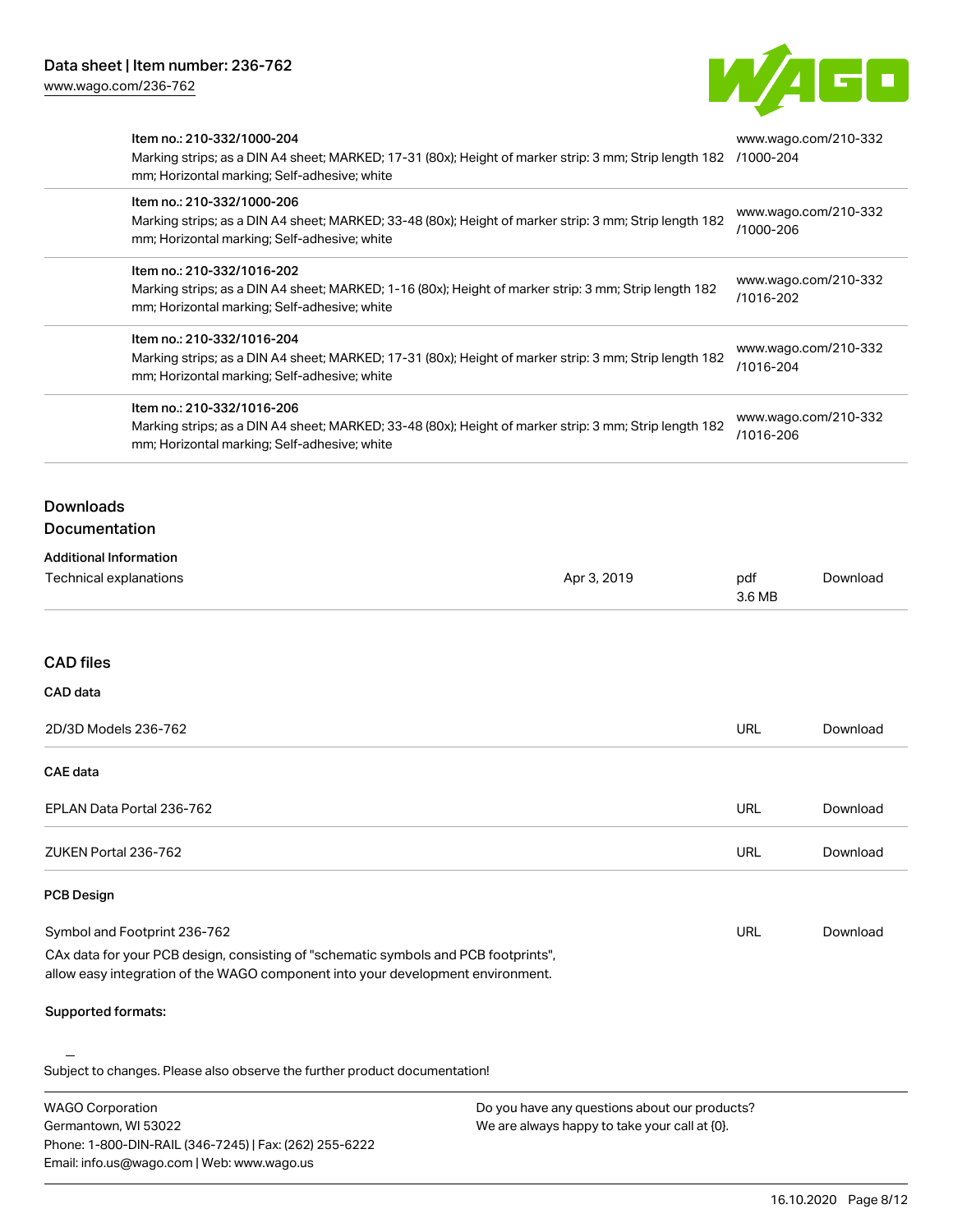[www.wago.com/236-762](http://www.wago.com/236-762)

- $\blacksquare$ Accel EDA 14 & 15
- $\blacksquare$ Altium 6 to current version
- $\blacksquare$ Cadence Allegro
- $\blacksquare$ **DesignSpark**
- П Eagle Libraries
- $\blacksquare$ KiCad
- $\blacksquare$ Mentor Graphics BoardStation
- $\blacksquare$ Mentor Graphics Design Architect
- $\blacksquare$ Mentor Graphics Design Expedition 99 and 2000
- $\blacksquare$ OrCAD 9.X PCB and Capture
- $\blacksquare$ PADS PowerPCB 3, 3.5, 4.X, and 5.X
- $\blacksquare$ PADS PowerPCB and PowerLogic 3.0
- $\blacksquare$ PCAD 2000, 2001, 2002, 2004, and 2006
- $\blacksquare$ Pulsonix 8.5 or newer
- $\blacksquare$ **STL**
- $\blacksquare$ 3D STEP
- $\blacksquare$ TARGET 3001!
- $\blacksquare$ View Logic ViewDraw
- $\blacksquare$ Quadcept
- П Zuken CadStar 3 and 4
- $\blacksquare$ Zuken CR-5000 and CR-8000

PCB Component Libraries (EDA), PCB CAD Library Ultra Librarian

# Installation Notes

Conductor termination

Subject to changes. Please also observe the further product documentation!

WAGO Corporation Germantown, WI 53022 Phone: 1-800-DIN-RAIL (346-7245) | Fax: (262) 255-6222 Email: info.us@wago.com | Web: www.wago.us

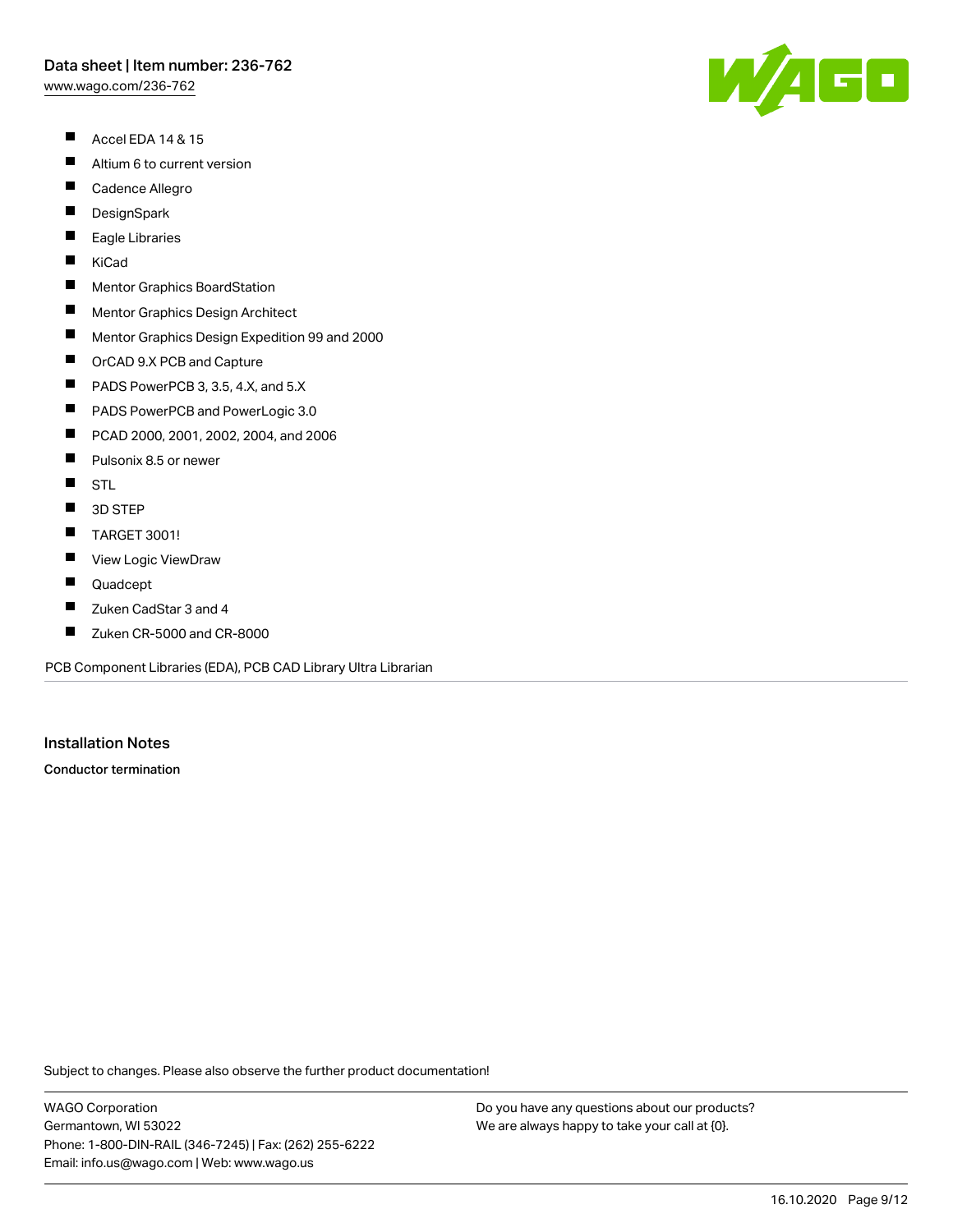## Data sheet | Item number: 236-762 [www.wago.com/236-762](http://www.wago.com/236-762)





Inserting a conductor via 3.5 mm screwdriver.

Screwdriver actuation parallel to conductor entry.



screwdriver.

Screwdriver actuation perpendicular to conductor entry.



Inserting a conductor via 3.5 mm Inserting a conductor via operating tool.

Subject to changes. Please also observe the further product documentation!

WAGO Corporation Germantown, WI 53022 Phone: 1-800-DIN-RAIL (346-7245) | Fax: (262) 255-6222 Email: info.us@wago.com | Web: www.wago.us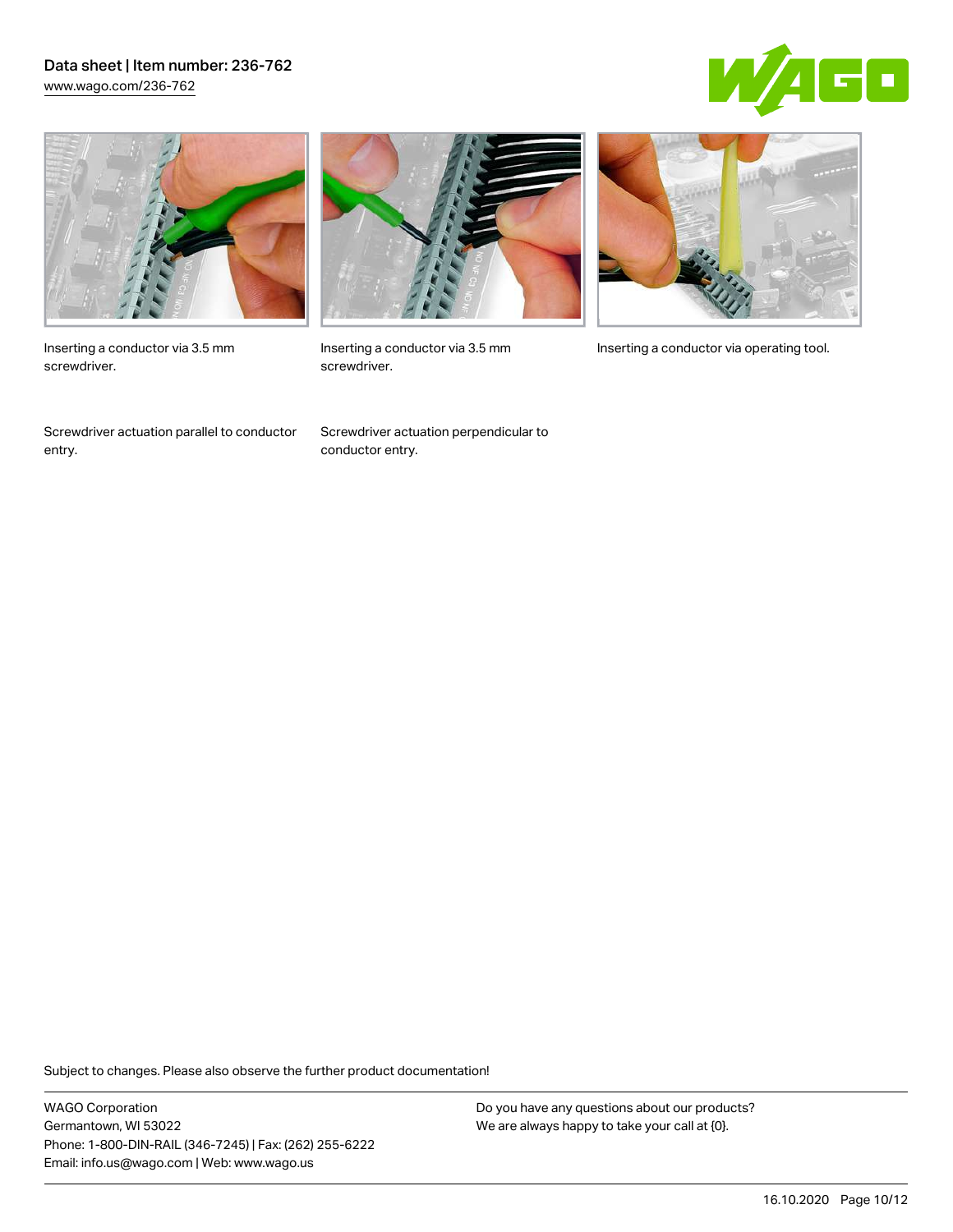## Data sheet | Item number: 236-762 [www.wago.com/236-762](http://www.wago.com/236-762)





Compared to standard screwdrivers, these operating tools are far more convenient for wiring PCB terminal strips at factory.

Installation



PCB Terminal Strips placed behind each other save space – staggering them by half the pin spacing simplifies subsequent wiring of the first row.

Installation

Subject to changes. Please also observe the further product documentation!

WAGO Corporation Germantown, WI 53022 Phone: 1-800-DIN-RAIL (346-7245) | Fax: (262) 255-6222 Email: info.us@wago.com | Web: www.wago.us